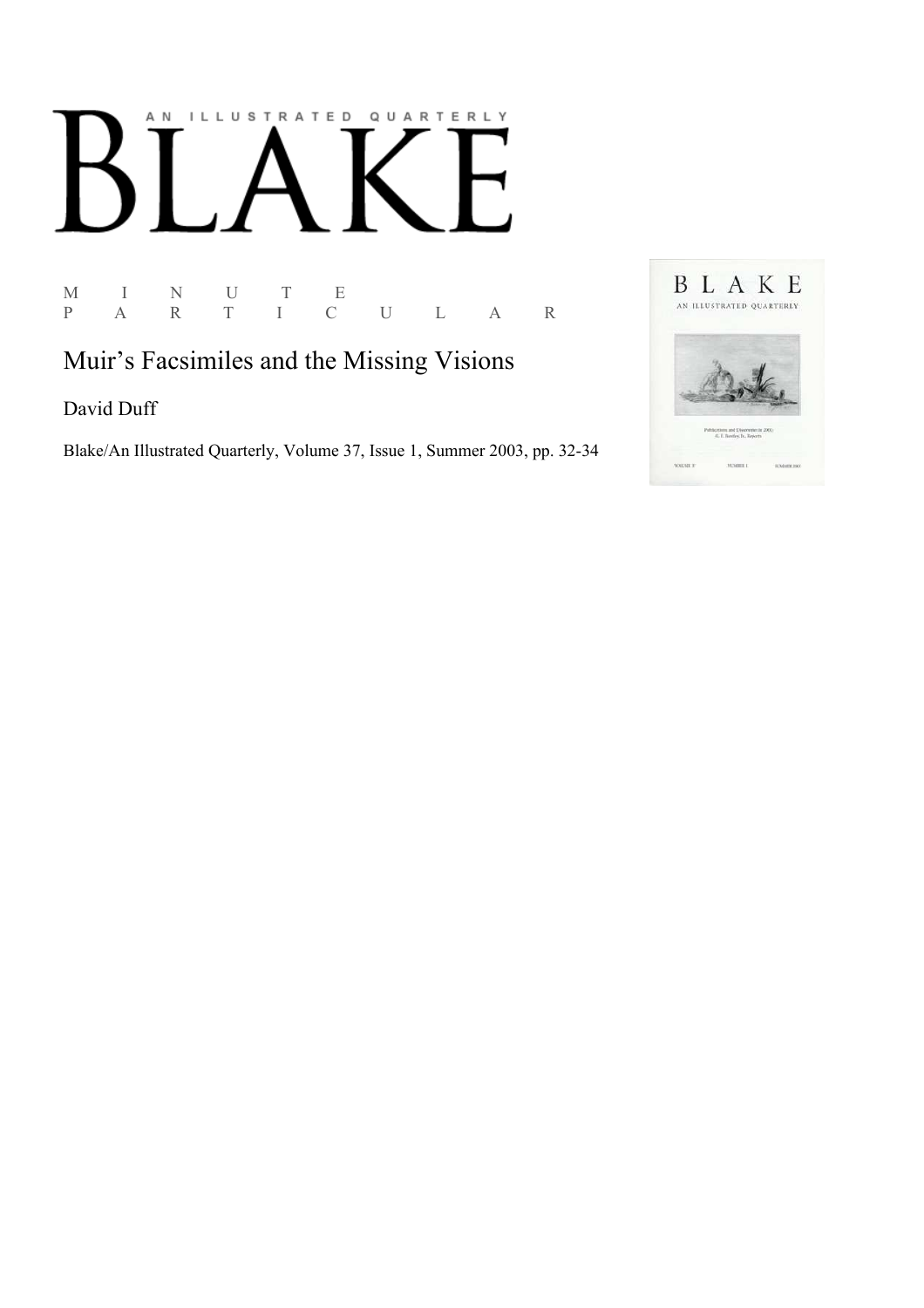# MINUT E PARTICULAR S

Muir's Facsimiles and the Missing *Visions* 

## BY DAVID DUFF

A mong the rich holdings in the Historic Collections at<br>the University of Aberdeen is an item that purports to mong the rich holdings in the Historic Collections at be an original copy of Blake's *Visions of the Daughters of Albion.* Dated 1793 on the title page, this slim folio, bound in maroon Morocco leather, contains all eleven illuminated plates that normally comprise Visions, and at first glance there is no indication that it is anything other than an authentic copy of Blake's book. My excitement on an initial inspection of this volume increased when I noticed that the date of acquisition—according to a label on the inside cover, the book was donated to the Library in 1900 by the "Misses Gordon," of a prominent Aberdeenshire family coincided approximately with the date at which one of the eighteen known copies of *Visions* went missing. Could this be the lost copy Q that was sold at auction at Sotheby's on 24 February 1897, and has since been untraced?<sup>1</sup> Was Aberdeen University Library in the lucky position of the Bayerische Staatsbibliothek, where Detlef Dorrbecker recently discovered an additional, nineteenth copy (R) of *Vi*sions, previously misattributed as a facsimile?<sup>2</sup>

Unfortunately, the situation here is the reverse. Comparison with copy A of Blake's original, in the British Museum, quickly revealed that the Aberdeen copy is a facsimile, and I was soon able to identify it as the lithographic facsimile produced by William Muir in 1884-85, one of a series of facsimiles of the illuminated books issued by Muir from the "Blake Press" at Edmonton in London between 1884 and 1890.' Fifty copies of the *Visions* facsimile were produced, of which I have seen the British Museum and British Library copies. Apart from the inferior quality of the

For assistance with archival research, I am grateful to Iain Beavan, Head, Special Libraries and Archives, Historic Collections, University of Aberdeen; and to Sheila O' Connell, Assistant Keeper, Department of Prints and Drawings, British Museum. I am also indebted to Robert N. Essick for helpful comments on a draft of this article, and for additional information about Muir's facsimiles.

1. Copy designations here as given in Bentley, *Blake Books* 464- 78.

2. A description of copy R can be found in Bentley, *Blake Books Supplement* 143-46.

3. For a bibliographic description of Muir's facsimile series, "The Edition of the Works of William Blake," see Keynes, *Bibliography* 295-98. Bentley, "'Blake ... Had No Quaritch'" gives further details about the facsimiles and their sale. For general information about Muir (1845-1938), a native Scot who is reported to have spent a period in Aberdeen in the 1870s before moving to Manchester and then London, see Davies.

lettering, the many small discrepancies between Muir's designs and Blake's originals, and the sometimes crude coloring, one particular mistake in the text puts it beyond doubt that the Aberdeen copy is Muir's handiwork. In copy A of Blake's original, lines 16 and 17 of plate 4 read: "Bromion rent her with his thunders, on his stormy bed / Lay the faint maid, and soon her woes appalld his thunders hoarse." Muir's facsimile, which was based on copy A, garbles this climactic moment by omitting the period after "thunders" and transcribing "hoarse" as "house" (illus. 1). The same error appears in the British Museum and British Library copies of the facsimile, as it must in all others since the lettering is part of the printed design.

Other copies of Muir's *Visions* that I have seen are identical to the Aberdeen copy as far as the printed designs are concerned, but the ink overlay, additional graphic work and coloring differ considerably, such variation being a consequence of Muir's production method—hand coloring. The Aberdeen copy and the British Library facsimile are both produced on paper bearing (on some plates only) the watermark "Hodgkinson and Co.," a Somerset firm for which trading records begin in the 1850s (seven of the fifty copies of Muir's facsimile were produced on "antique note-paper,"<sup>4</sup> but these are not among them). The British Library copy is dated 1885; the similarity of paper type suggests that the Aberdeen copy is the same issue.

What the Aberdeen copy lacks is Muir's signature and the copy number, both of which would normally appear on the outside wrapper and identify it as a facsimile. The wrapper itself is also different, being made of brown card instead of the blue-grey paper normally used by Muir. The wording on it differs too: Muir normally prints the title in golden-brown or golden-yellow ink on the recto of the front cover, and includes Blake's name. The title on the recto of the front cover of the Aberdeen wrapper is written by hand in black ink, and reads simply "Visions of | the Daughters of | Albion." The cursive lettering exactly reproduces that of Blake's own title page, and pencil lines are still visible that have been used to help align the letters correctly. A label identifies the binder as "Middleton of Adelphi," a firm that traded from this Aberdeen address from 1889 till at least 1914. Library records indicate that the volume was almost certainly bound before it was acquired by Aberdeen University in 1900.

These differences raise a number of possibilities. Were the wrapper otherwise identical to the other Muir facsimiles, the omission of the signature and number on the Aberdeen copy could have been accidental (Muir was inconsistent about signing and numbering copies). Since the wrapper is *not* the same, however, another explanation must be sought. The simplest one is that Muir's original wrapper was innocently removed and replaced as or before the work

4. Keynes, *Bibliography* 296.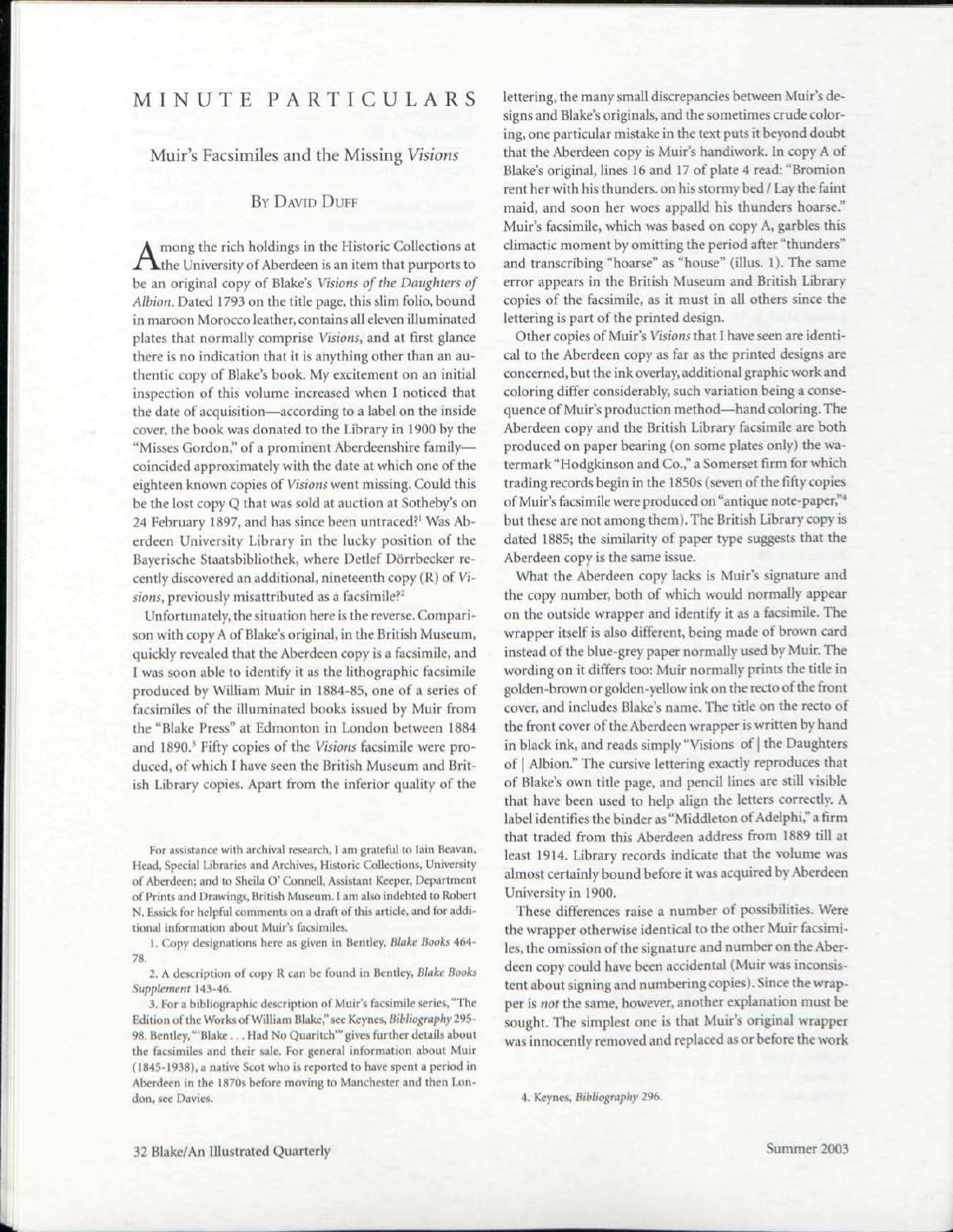Our the weare she went in wought exulting swift delight: *OQvL , Xis tenders M d. \*fx<*  Bromein spoke, behold this harlot here on Bromans bed. /<sup>r</sup> / *around i'-X\* {0Vt\*Y MM\*\*\*/*  The soft American plains are mine, and mine thy with & st *A my signal are the superfly children of the sure*  $\sqrt{2}$  $\frac{1}{\sin\left(\frac{1}{2}\right)}$ \*.

1. Detail from plate 4 of Muir's facsimile of *Visions,* showing inferior quality of lettering and mistranscription of "thunders hoarse; Reproduced by permission of the University of Aberdeen.

was bound; I will come back to this. Another possibility is that at some stage the work has been deliberately passed off as a Blake original, by removing the external markers that would identify it as a facsimile. If so, this would not be the first time that one of Muir's facsimiles has been mistaken for an original. Bentley *(Blake Books* 28-29) notes that Muir's works were on occasion accidentally sold as originals, and Viscomi's detailed investigation (ch. 21) of the Blake book trade of the late nineteenth century shows that there were also cases of fraudulence and forgery in which Muir's facsimiles were implicated.

In the present case, however, one further fact complicates the whole issue: the Aberdeen copy carries an extra plate (illus. 2). Bound into the volume between plate 11 and the back wrapper is a twelfth plate depicting a detail from Blake's famous image "The Ancient of Days," which normally forms the frontispiece *of Europe* and was also sold by Blake as a separate plate.<sup>5</sup> The Aberdeen plate includes only the central part of the image (which measures approximately 10x7 cm.), comprising the face with the long white hair and beard flowing to one side, and the upper left arm reaching down. The rest of the figure, the compasses, the sun and other parts of the background are all omitted. The picture is hand-painted in watercolor, with the outlines



2. Extra plate in Aberdeen copy, showing Muir's rendition of a detail from "The Ancient of Days." Reproduced by permission of the University of Aberdeen.

drawn by brush or pen. There is no printed design underneath.

Who created this extra plate and why it is here are matters for conjecture. The colors used are similar to those of other plates in Muir's *Visions,* as is the somewhat unblakean way in which details of the face have been picked out in dark grey. No watermark is visible, but the paper is of the same type used for the other plates. The appropriate com-

<sup>5.</sup> Bentley, *Blake Books* 108-10; *Blake Books Supplement* 58.